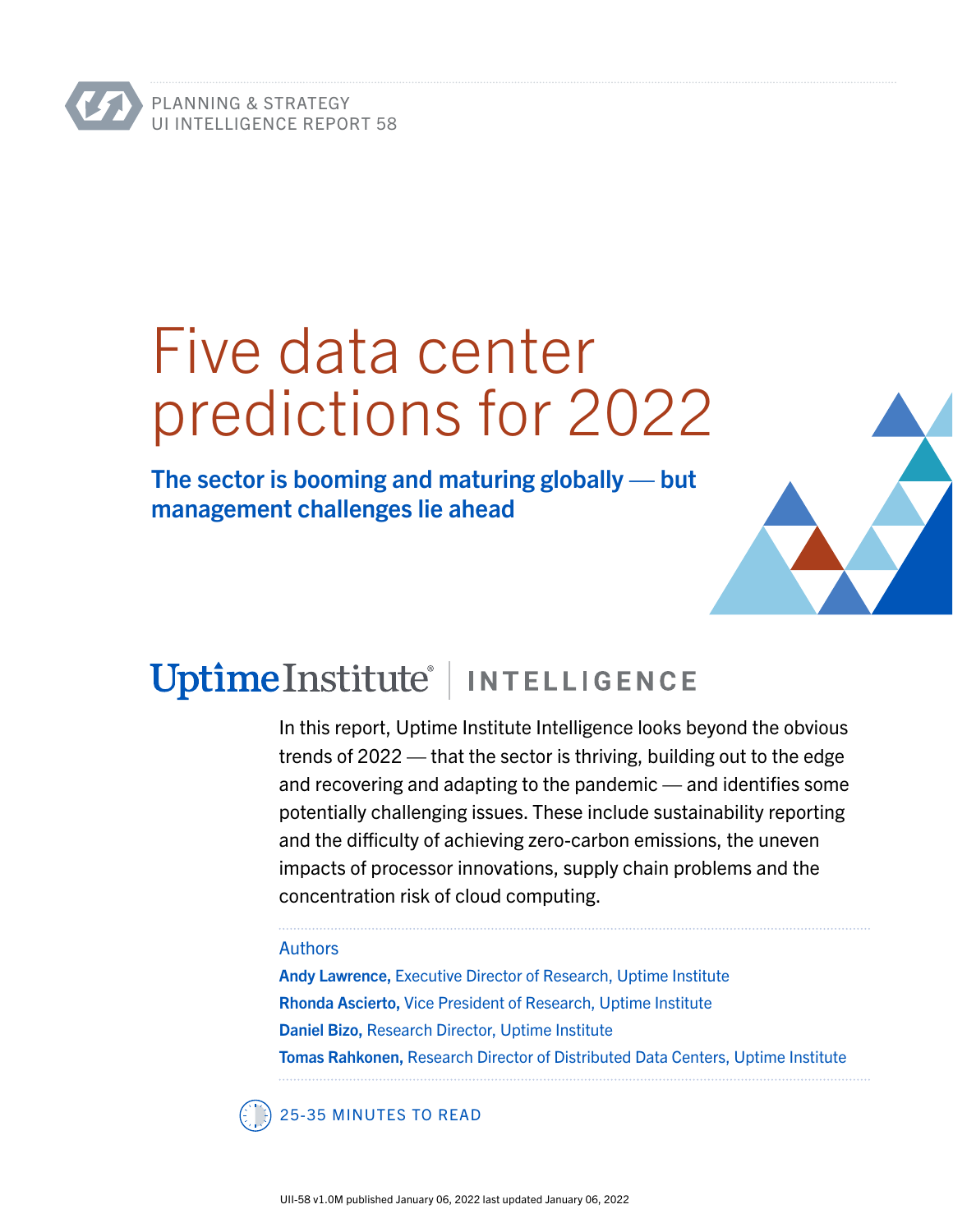## **BELOI AN** 命 Synopsis

The critical digital infrastructure sector continues to expand and attract enviable levels of new investment. The coming year (and beyond) promises opportunities but also challenges that only some data centers will be likely to navigate successfully. This report predicts some of the potential outcomes ahead, including achieving zero-carbon emissions, reducing dependency on cloud, benefiting from processor innovation and



ensuring supply-chain resiliency.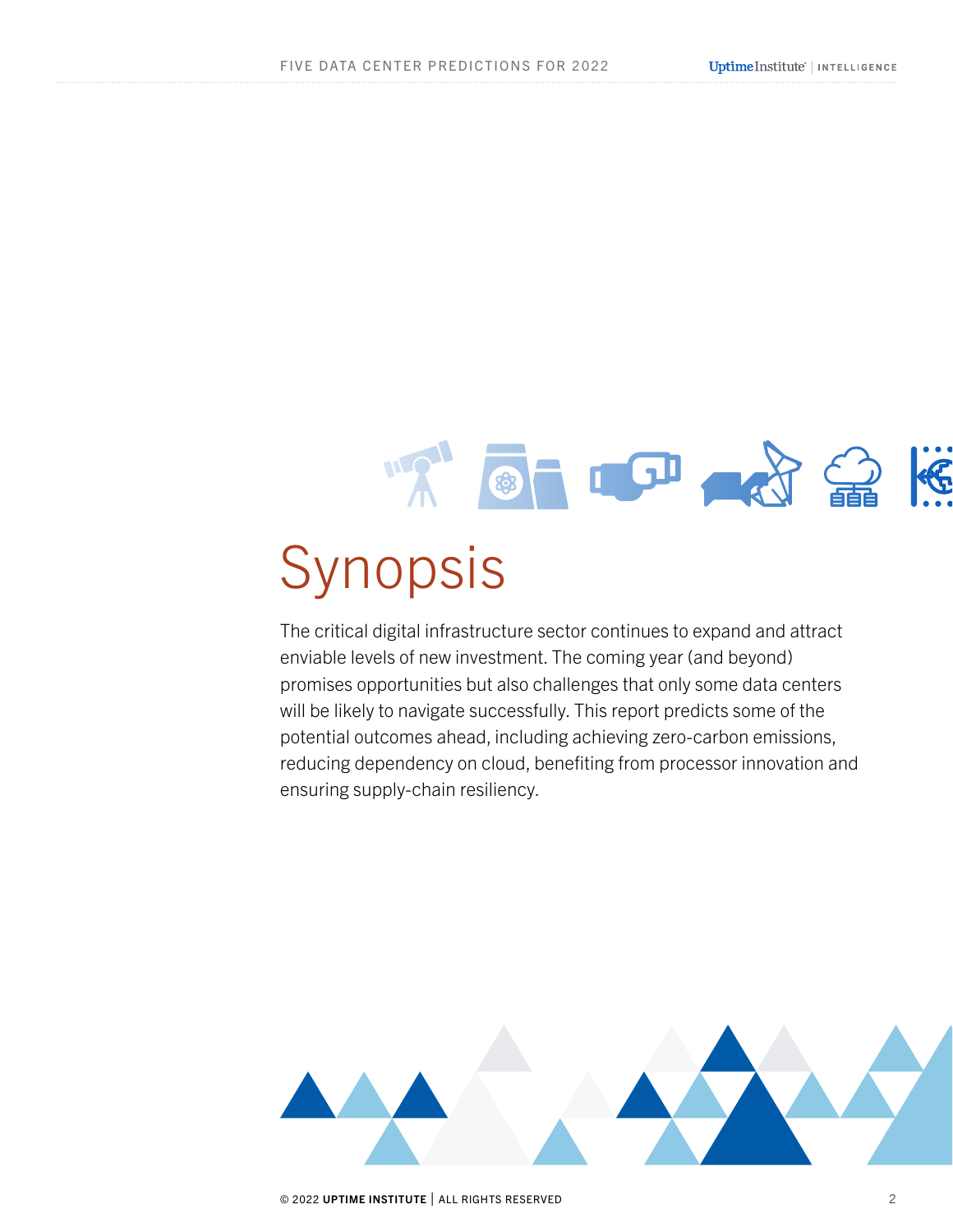## **Contents**

Illustrations

|  | <b>Introduction</b><br>1. Moore's law resumes — but not for all<br>2. Industry consensus on sustainability looks fragile<br>3. Data center operators ponder nuclear option<br>4. Concerns over cloud concentration risk grow<br>5. Supply problems favor standardization and scale<br><b>Appendix: Five data center trends for 2021</b> |    |                                                                                                       | 4<br>5<br>8<br>11<br>14<br>17 |
|--|-----------------------------------------------------------------------------------------------------------------------------------------------------------------------------------------------------------------------------------------------------------------------------------------------------------------------------------------|----|-------------------------------------------------------------------------------------------------------|-------------------------------|
|  |                                                                                                                                                                                                                                                                                                                                         |    |                                                                                                       |                               |
|  |                                                                                                                                                                                                                                                                                                                                         |    |                                                                                                       |                               |
|  |                                                                                                                                                                                                                                                                                                                                         |    |                                                                                                       |                               |
|  |                                                                                                                                                                                                                                                                                                                                         |    |                                                                                                       |                               |
|  |                                                                                                                                                                                                                                                                                                                                         |    |                                                                                                       |                               |
|  |                                                                                                                                                                                                                                                                                                                                         |    |                                                                                                       | 20                            |
|  | <b>Figure 1</b><br>Historical trending of idle server power                                                                                                                                                                                                                                                                             | 6  | <b>Figure 3</b><br>More mission-critical workloads in public<br>clouds, but visibility issues persist | 14                            |
|  | <b>Figure 2</b><br>Power consumption and PUE are top<br>sustainability metrics tracked                                                                                                                                                                                                                                                  | 10 | <b>Figure 4</b><br>Half are exposed to vendor-specific delays                                         | 18                            |

Uptime Institute Intelligence is an independent unit of Uptime Institute dedicated to identifying, analyzing and explaining the trends, technologies, operational practices and changing business models of the mission-critical infrastructure industry. For more about Uptime Institute Intelligence, visit [uptimeinstitute.com/ui-intelligence](http://uptimeinstitute.com/ui-intelligence) or contact [research@uptimeinstitute.com](mailto:research%40uptimeinstitute.com?subject=).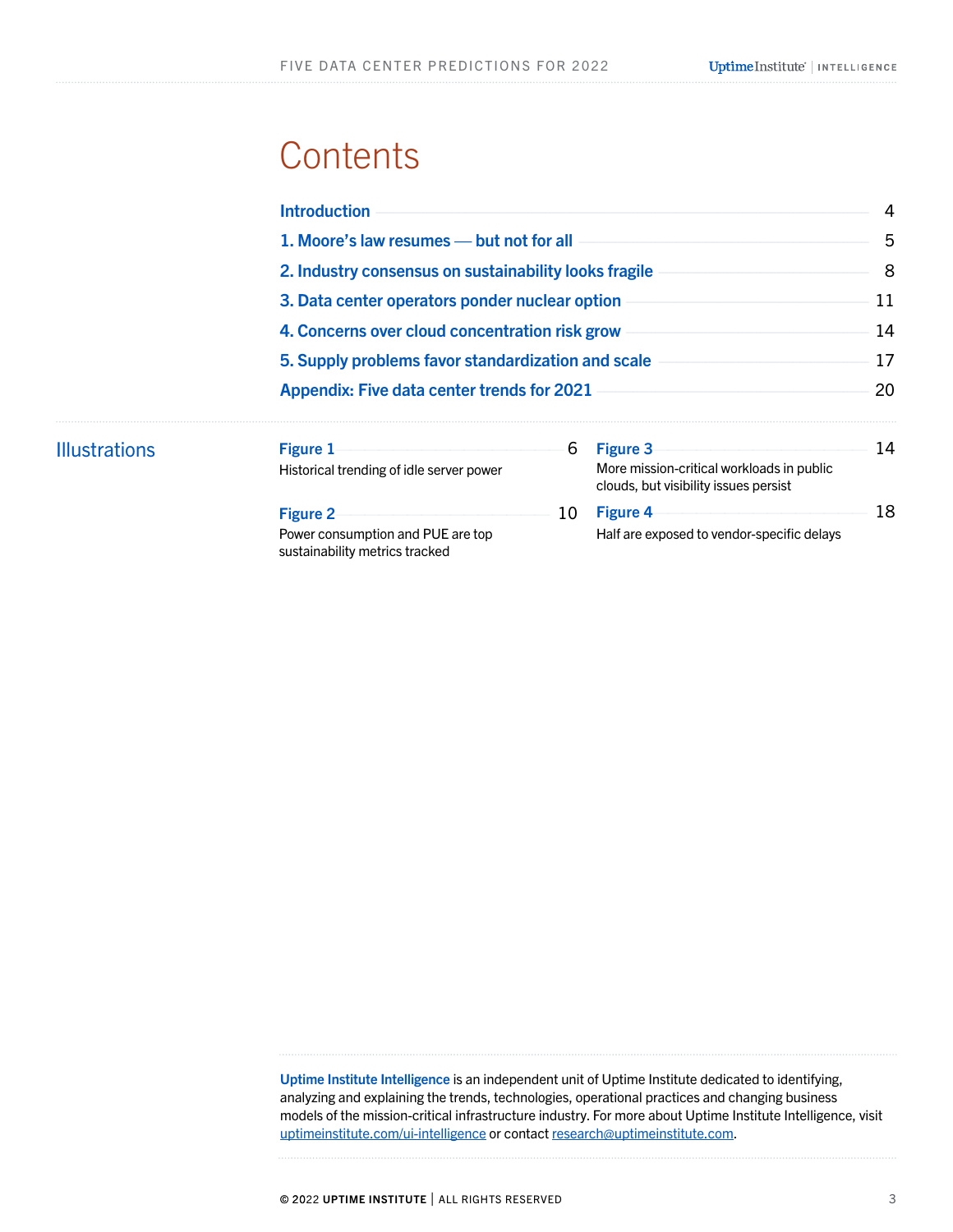## <span id="page-3-0"></span>Introduction

For the digital infrastructure industry, 2021 was an unexpectedly positive year, given the mood over the previous 12 months. When the pandemic struck, in early 2020, the global business outlook was very unsettled, with many data center and IT managers fearing major staffing issues, supply chain problems, budget stresses and a severe recession. It was not clear at this stage that effective vaccines against COVID-19 would be developed or that economies would recover so fast, or even that major political upheaval would be avoided.

Heading into 2022, the mood is — guardedly — more positive. Although the threat of COVID-19 variants persists, we can nevertheless repeat many of the sentiments from our *[Five data center trends for 2021](https://insidetrack.uptimeinstitute.com/member/resource/show/28776?s=col&cid=28837)*: "The critical digital infrastructure sector continues to expand and to attract enviable levels of new investment. The ongoing build-out of new data centers and networks is largely being driven by cloud, hosted, and other as-a-service workloads..."

Overall, the critical infrastructure sector has adapted well to the pandemic. Fears of major outages, equipment shortages, huge budgetary overspends and a high loss of available staff have largely dissipated. These problems have been both more chronic and milder than feared — balanced by a strong uptick in demand as more people and services move online and more investment is made in resiliency and automation.

At the beginning of each calendar year, Uptime Institute highlights a short list of trends — or predictions — for the year ahead. We try to avoid stating the obvious or repeating the forecasts of the previous year. For 2021, we highlighted five trends that have largely been borne out and these are detailed in the [Appendix](#page-19-0). The trends spanned growing demand for more resiliency and accountability; renewed investment in remote monitoring and automation; a belated investment wave in edge data center capacity; a significant increase in sustainability reporting requirements; and, finally, a wave of innovation.

And for 2022? Our five predictions are unusual in that our confidence level in these predicted trends is not as high as usual, and some are also more contentious. However, the purpose of a prediction (or of highlighting a new trend) is not to be exact, but to provide some insights that may help to inform and guide the industry.



Although the threat of COVID-19 variants persists, we can nevertheless repeat many of the sentiments from our trends for 2021.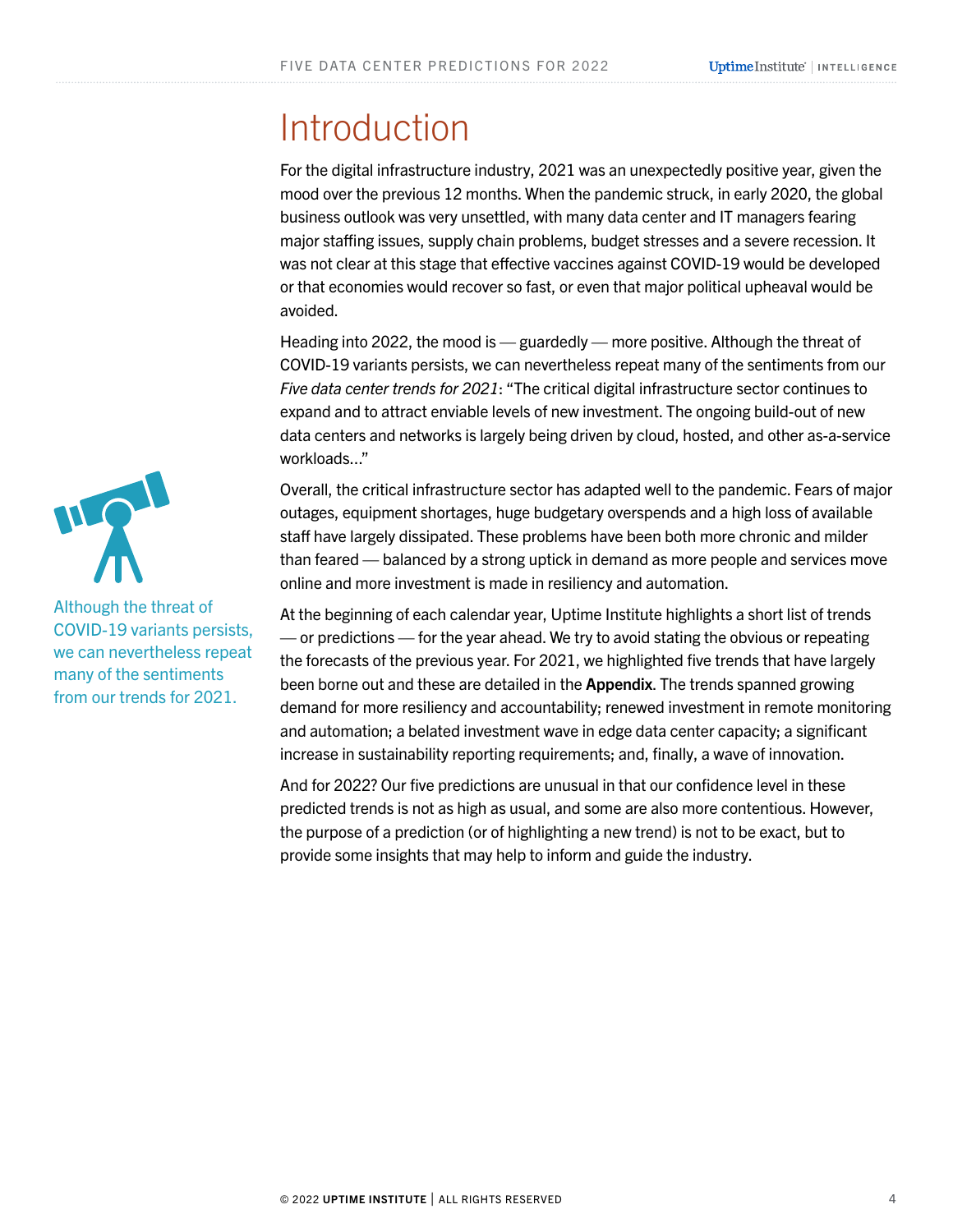### <span id="page-4-0"></span>1. Moore's law resumes — but not for all

Sustained advances in chip technology over the past few decades, along with leaps in networking speeds, have helped the data center industry to grow. This has largely been through increased demand for IT services, but also because of vastly improved power efficiencies.

In the past few years, however, the continuous improvements in chip processing speeds and efficiency have stalled as key suppliers, operating at the limits of physics, pushed their manufacturing capability to breaking point. Intel, the global leader in server processors, with over 80% of the market, misjudged some crucial manufacturing technology choices — at a time when there was an insufficient alternative supply. This meant that while raw computing performance per server kept rising, the rate of improvement in IT energy efficiency slowed down — with potentially negative effects on global data center footprint, energy use and costs.

This is likely to change from 2022 onward, with an upswing in performance. However, there will not be a return to past dynamics. Some data centers will be able to exploit the new technology and make big gains in processing power and energy use — and some will not.

A major development is that Intel, whose dominance drives the industry, is set to find its mojo again — but only gradually. In the first months of 2022, the company will start making a new server processor generation, built on an enhanced version of its 10-nanometer technology (branded as Intel 7), to increase performance density. Intel's 2022 server processors will bring improvements in efficiency too — but this will only be the first step in Intel's technology comeback.

By the end of 2022, however, the market will have changed — in a way that some will be able to exploit far better than others. Regardless of how fast Intel recovers from its missteps, it will not regain its former grip on server processors, and data center operators will benefit (directly or indirectly) from a more diverse supply of chips. A resurgent Advanced Micro Devices (AMD), Intel's long-standing rival, has already gained a recent foothold with processors that outperform those of its bigger rival's products across a range of server applications. These processors are delivering much higher performance more efficiently and, during 2022, AMD is expected to introduce increasingly efficient products.

Other chip vendors, such as workload-acceleration specialist NVIDIA, as well as some hyperscale operators that have started building their own cloud server platforms including Amazon Web Services (AWS) and Chinese cloud giant Alibaba — will be migrating to new chip fabricating technologies with their own latest processor designs. Underpinning these developments are TSMC (Taiwan Semiconductor Manufacturing Company) and Samsung Electronics (headquartered in South Korea), two foundries with cutting-edge manufacturing capabilities.



Some data centers will be able to exploit the new technology and make big gains in processing power and energy use — and some will not.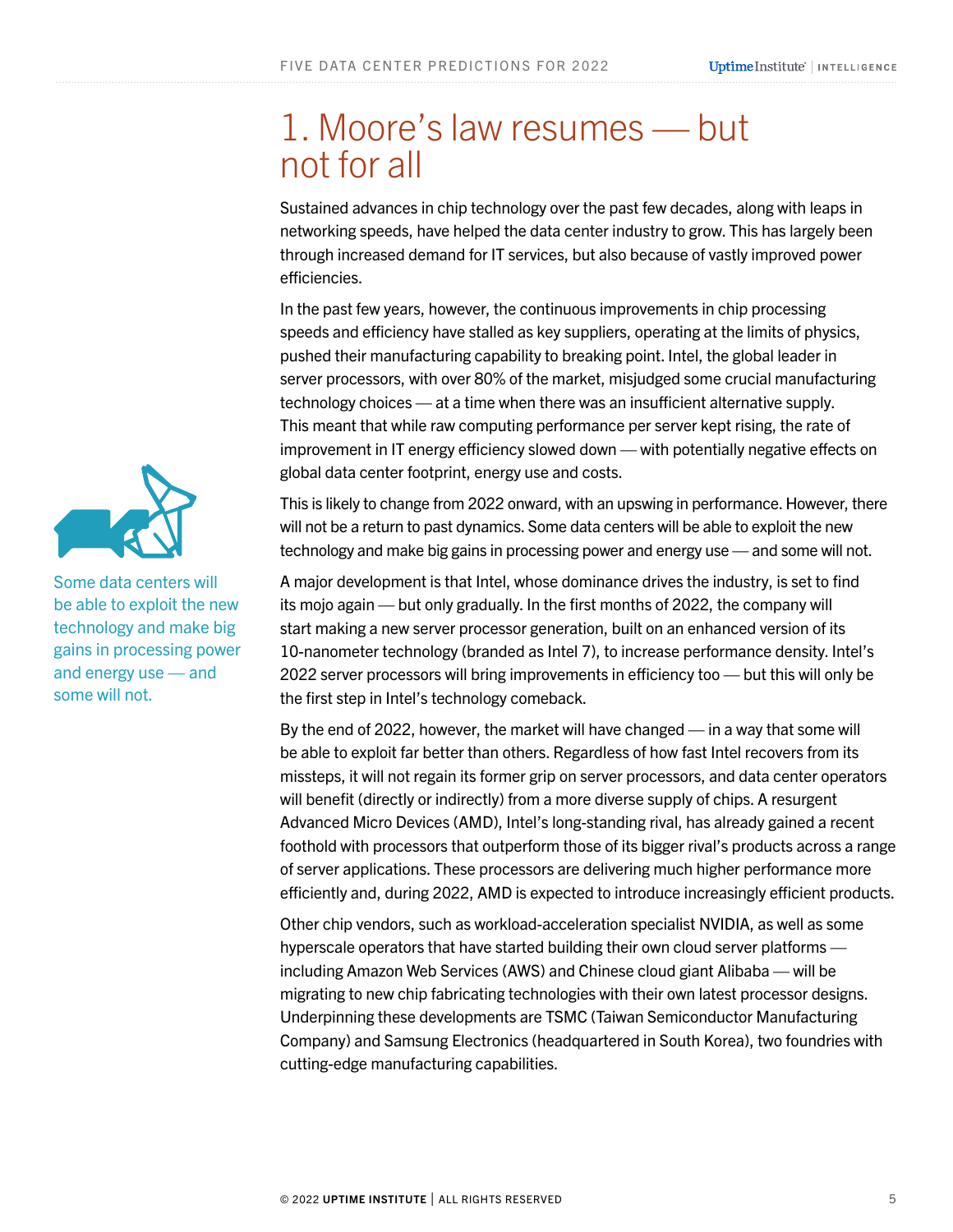<span id="page-5-0"></span>The simultaneous jump in performance and efficiency across multiple computing platforms will stimulate another IT investment cycle in 2022 and 2023, led by powerful IT services providers, such as major cloud, hosting and managed services vendors, hungry for technology upgrades.

These technical leaps, however, will not bring back the carefree ride of the past decades for IT users when servers were continuously improving and sped up applications for all customers. Advances from 2022 onward will benefit at-scale infrastructure operators (and cloud customers indirectly) the most, and the few cutting-edge end users that invest heavily in highly sophisticated IT skills and new software. This is because trends in compute technologies mostly (and increasingly only) favor highly consolidated infrastructure (see below) and software that make use of new features.

So, what does this mean? Infrastructure economics and power efficiency are at their best when operators equip servers with high-performance processors that have many cores and a large memory, and when they are run at high utilization levels. New servers have many cores, and it won't be long before having more than 100 cores will be common — up from a handful 10 years ago. This invites high levels of workload consolidation well beyond best practice up until recently — or, indeed, those of many enterprises today — which will further widen the efficiency gap between cutting-edge and trailing practices.

Another factor is that new servers are no longer becoming more efficient when running light loads (e.g., 10% average utilization or lower). Worse still, idle server power, which has followed a downward trajectory over the past 20 years, has been creeping up (see Figure 1). Organizations that do not achieve considerably higher utilization, including through more (preferably dynamic) consolidation, will not see the energy benefits from the latest and future new servers. Cloud services, web technology and high-performance computing users, however, will keep reaping the significant energy efficiency gains seen in the golden past of Moore's law.

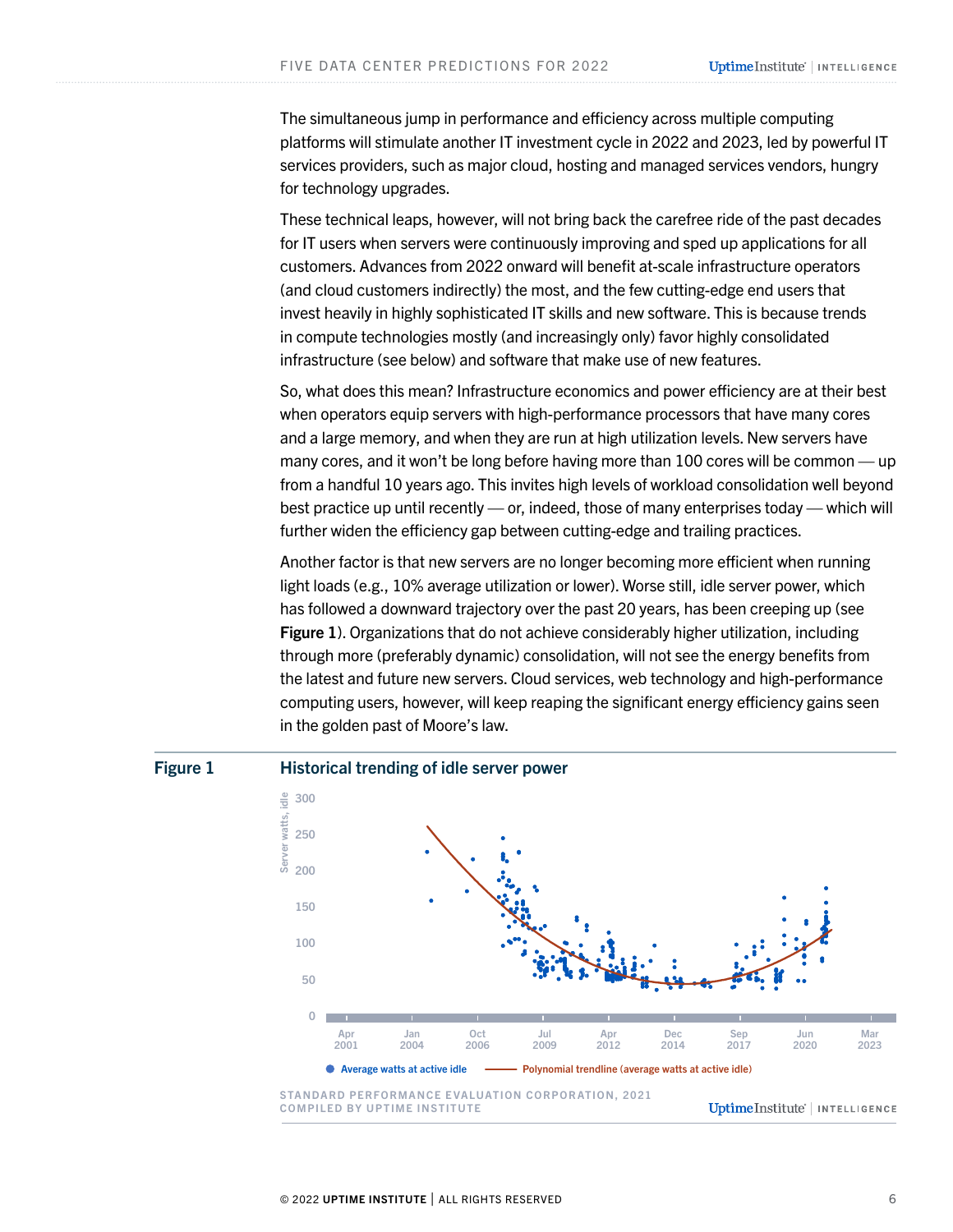Infrastructure economics will, increasingly, be about much more than utilization through workload consolidation. Newer chips have a growing number of features that can speed up processing but only when supported by the application software. This includes fast low-precision calculations (e.g., for neural networks and data analytics) and ultrawide vector processing; persistent memory pools for large in-memory data sets with several times faster write operations compared with storage systems; or transactional memory for nonblocking data synchronization supporting parallel applications (e.g., database engines, and scientific and technical computing).

There are also the new cloud compute platforms. To benefit from their cost and indirect energy efficiency, IT users need to understand which workloads are appropriate for them and then migrate (or develop) parts of their stack for these systems. To take advantage of the latest workload acceleration techniques in chips requires substantial changes to application code.

Technical organizations with the necessary skills to exploit new chip technology will thrive in infrastructure performance and efficiency in 2022 and beyond. Those without will struggle to improve.

Advances in chip technology will drive major gains in energy efficiency for data center operators of at-scale infrastructure. Those unable to exploit the improvements or achieve higher utilization through consolidating workloads will struggle to remain competitive.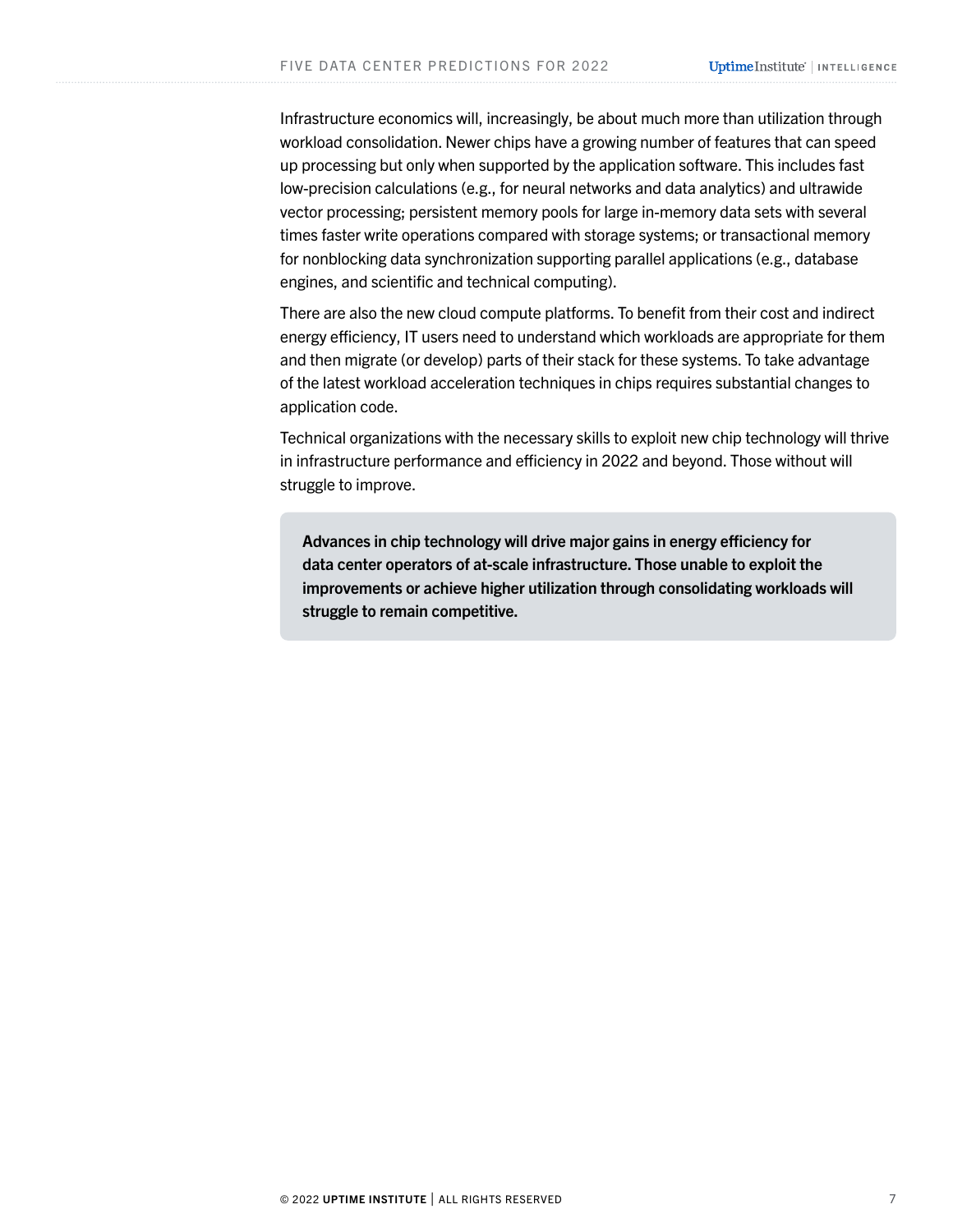### <span id="page-7-0"></span>2. Industry consensus on sustainability looks fragile

Pressed by a sense of urgency among scientists and the wider public, and by governments and investors who must fulfil promises made at COP (Conference of the Parties) summits, major businesses are facing ever more stringent sustainability reporting requirements. Big energy users, such as data centers, are in the firing line.

Much of the reporting requirements, and proposed methods of reducing carbon emissions, are going to be complicated and may appear contradictory and counterproductive. For this reason, we can safely predict that many managers will be bewildered and frustrated with the requirements to reduce and report greenhouse gas emissions and other environmental impacts in the years ahead. There are likely to be disagreements between the various parties operating in (and / or overseeing) the data center industry.

Most managers in the industry recognize the need for action, but trust in regulators is low. Asked if the data center sector needs greater regulation to improve its environmental sustainability, 63% of respondents to a recent Uptime Institute survey (*[Uptime Institute](https://insidetrack.uptimeinstitute.com/member/resource/show/29873)  [Climate Change Survey 2021](https://insidetrack.uptimeinstitute.com/member/resource/show/29873)*) said "yes." But when asked how knowledgeable or informed regulators are in guiding and setting the rules for data center sustainability, respondents to this same survey gave regulators a low competency score.

To date, most of the commitments on climate change made by the industry have been voluntary. This has allowed a certain laxity in the definitions, targets and terminology used — and in the level of scrutiny applied. But these are all set to be tested: reporting requirements will increasingly become mandatory, either by law or because of commercial pressures. Failure to publish data or meet targets will carry penalties or have other negative consequences.

The European Union (EU) is the flag bearer in what is likely to be a wave of legislation spreading around the world. Its much-strengthened Energy Efficiency Directive, part of its "fit for 55" initiative (a legislative package to help meet the target of a 55% reduction in carbon emissions by 2030), is but one example. This legislation will require much more granular and open reporting, with even smaller-sized data centers (around 300–400 kilowatt total load) likely to face public audits for energy efficiency.

For operators in each part of the critical digital infrastructure sector, there may be some difficult decisions and trade-offs to make. Cloud companies, enterprises and colocation companies all want to halt climate change, but each has its own perspective and interests to protect.

Cloud suppliers and some of the bigger colocation providers, for example, are lobbying against some of the EU's proposed reporting rules. Most of these organizations are already highly energy efficient and, by using matching and offsets, claim a very high degree of renewable use. Almost all also publish power usage effectiveness (PUE) data, and some



There are likely to be disagreements between the various parties operating in — and / or overseeing the data center industry.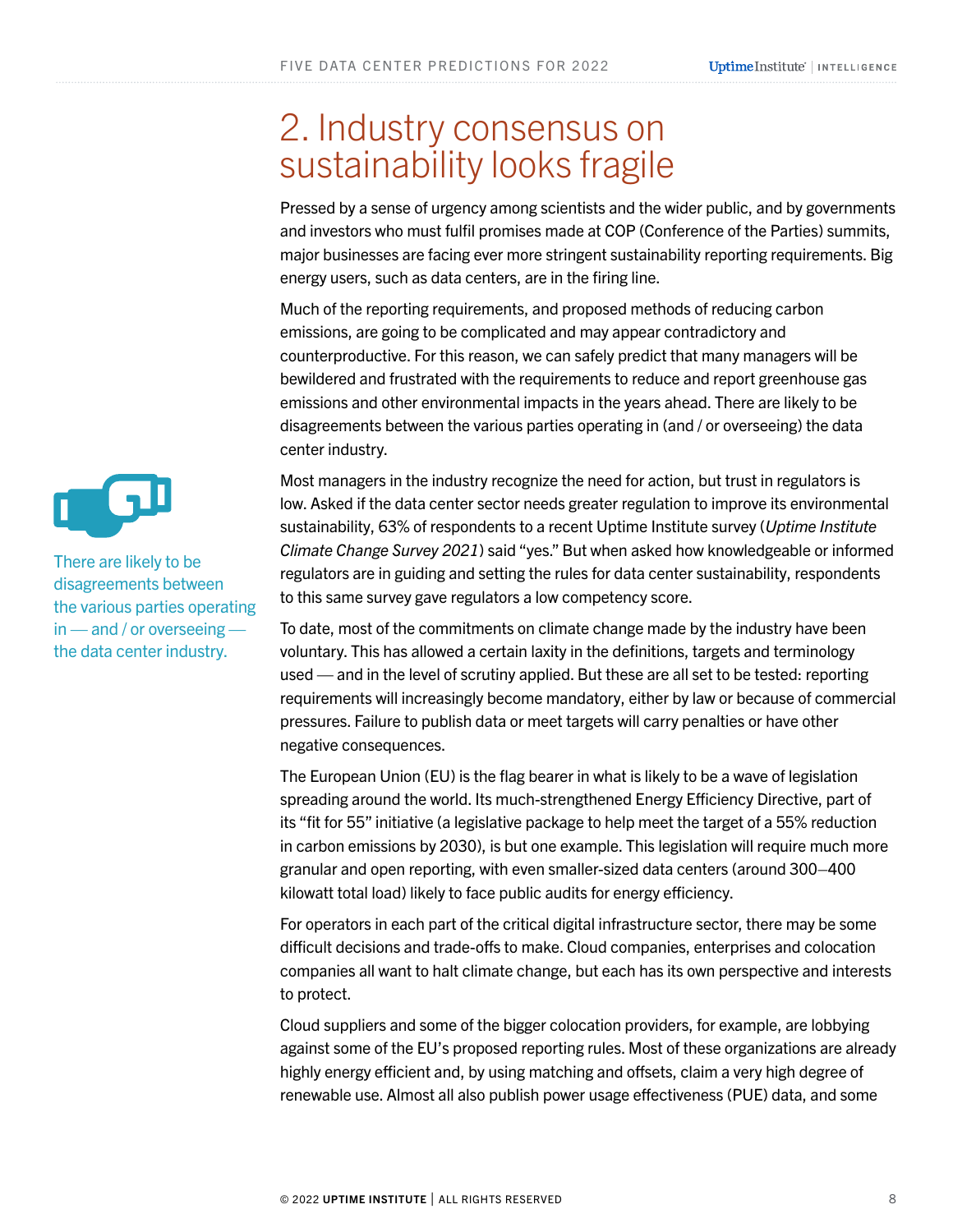produce high-level carbon calculators for clients. Significant, step-change improvements would be complex and costly. Additionally, they argue, a bigger part of the sector's energy waste takes place in smaller data centers, which may not have to fully report their energy use or carbon emissions — and may not be audited.

Cloud suppliers are wary about revealing site-level energy use, water use, or carbon emissions related to particular applications. They do not want analysts trying to calculate their levels of utilization and their competitiveness or the energy efficiency of availability zones (rather than of single sites) that involve a high degree of energy-hungry replication. In one recent US case, Google even argued that water use at one of its sites is a "trade secret."

Colocation companies have a particular conundrum. Their energy consumption is high profile and huge; clients now expect colocation companies to use electricity from low-carbon or renewable sources. This requires the purchase of evermore expensive RECs (renewable energy certificates) and / or expensive, risky PPAs (power purchase agreements).

Purchasing carbon offsets or sourcing renewable power alone, however, is not likely to be enough in the years ahead. Regulators and investors will increasingly want to see annual improvements in energy efficiency or in reductions in energy use and carbon emissions. Indeed, any organization that has enrolled in the Science Based Targets initiative (SBTi) has made a commitment to reduce carbon emissions every year.

For a colocation provider, achieving significant energy efficiency gains every year may not be possible. More than 70% of their energy use is tied to (and controlled by) their IT customers — many of these customers are also pushing for more resiliency, which usually uses more energy. This can also apply to bare metal cloud customers.

In most data centers, the IT systems consume the most power and are operated wastefully. To encourage more energy efficiency at colocation sites, it makes sense for enterprises to take direct, Scope 2 responsibility for the carbon in the purchased electricity powering their systems. At present, enterprises in a colocation site are most likely to categorize the carbon associated with the IT as embedded Scope 3, which has weaker oversight and is not usually covered by expensive carbon offsets.

But while many (including Uptime Institute) advocate that IT owners and operators take Scope 2 responsibility, it is clearly problematic. The owners and operators of the IT would have to be accountable for the carbon emissions resulting from poor energy purchases made by their colocation or cloud companies — something many will not yet be ready to do. And, if they are responsible for the carbon emissions, they may have to also take on more responsibility for the expensive RECs and PPAs. But the change might, at least, encourage operators to take on the considerable task of improving IT efficiency.

IT energy waste is a challenge for most in the digital critical infrastructure sector. After a decade of trying, the industry has yet to settle on metrics for measuring IT efficiency, although there are good measurements available for utilization and server efficiency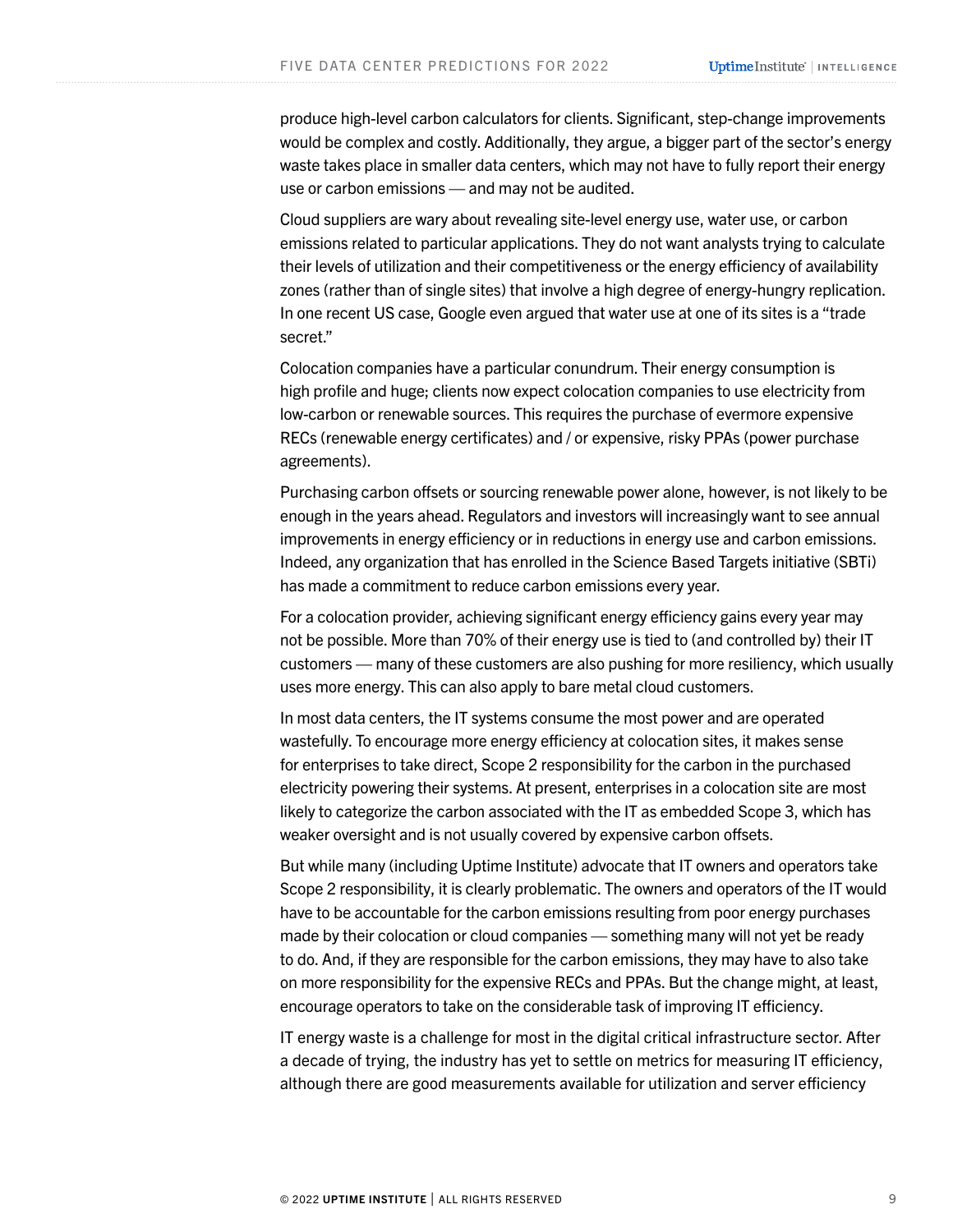(see Figure 2). In 2022, this challenge will rise up the agenda again, as stakeholders once again seek to define and apply the elusive metric of "useful work per watt" of IT. There won't be any early resolution, though: these metrics are specific to each application, limiting their usefulness to regulators or overseers — and executives may fear the results will be alarmingly revealing.

#### <span id="page-9-0"></span>Figure 2 Power consumption and PUE are top sustainability metrics tracked

Which IT or data center metrics do you compile and report for corporate sustainability purposes? Choose all that apply (top respondents only). (n=539)



Stricter environmental policies will force division among industry stakeholders. Faced with growing regulatory and commercial pressure, operators will become frustrated with how to assess and report on sustainability.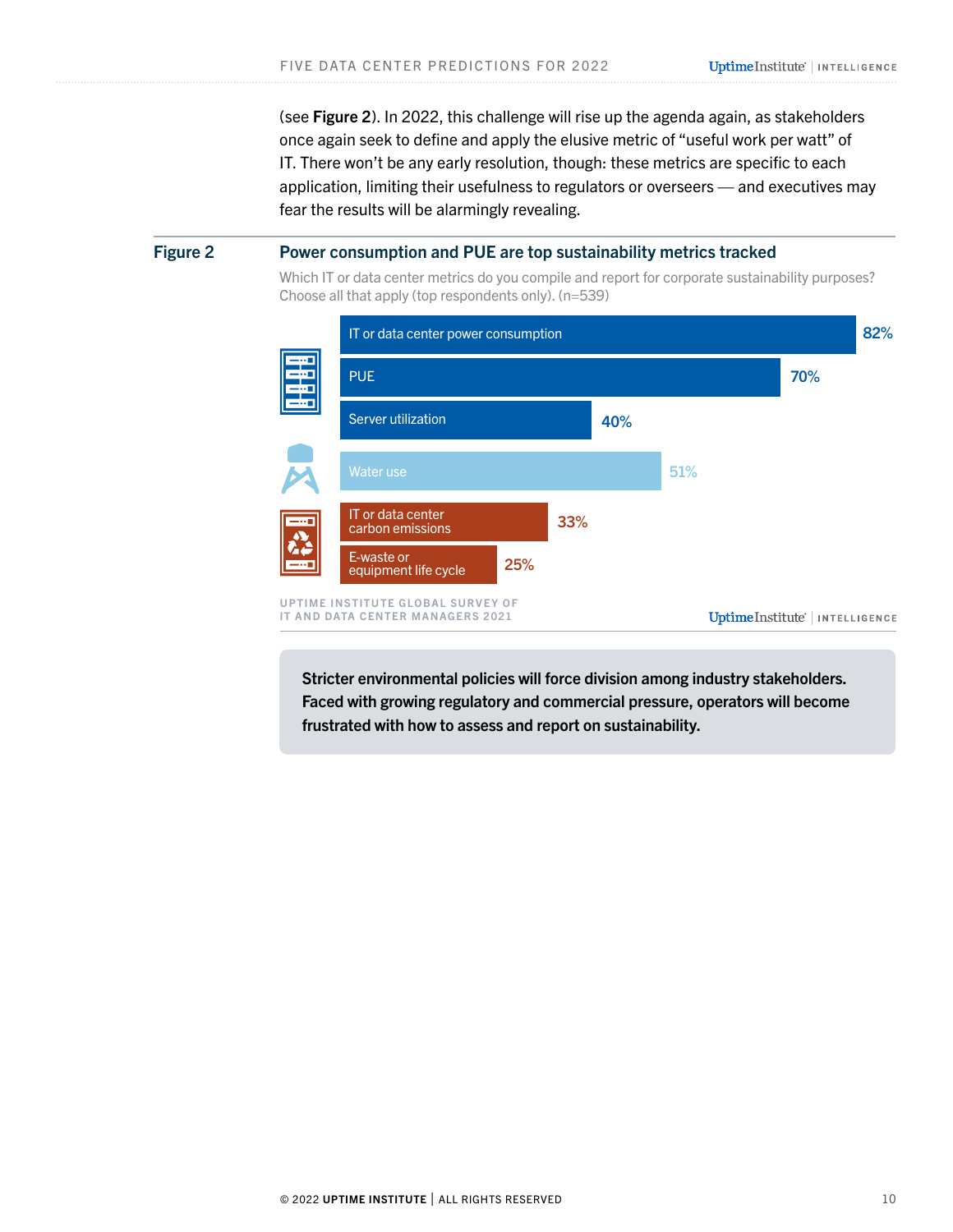### <span id="page-10-0"></span>3. Data center operators ponder the nuclear option

Data center owners and operators worldwide have long been under pressure to use sustainable power — with little to no carbon emissions. Despite a decade of effort, few data center operators are yet to lay claim to having even one data center that uses entirely carbon-free energy.

This is the struggle that has been faced by all businesses worldwide. Both renewable energy generation and emission reduction pledges at the 2021 COP26 summit in Glasgow, Scotland, fell well short of what is required to keep global warming below two degrees Celsius. In 2021, power generation from coal jumped to meet a rising demand for energy — with associated carbon emissions increasing by 3.5%, the International Energy Agency projected.

As major businesses feel a growing sense of urgency to dramatically cut carbon emissions, opinions are starting to shift in favor of nuclear power, which is not classed as clean, but is a near-zero carbon energy source. The digital infrastructure industry, a major global consumer of energy, has a role to play in rehabilitating nuclear, and in marrying it to intermittent renewable energy to provide firm zero-emission power.

There is considerable reluctance to use, or endorse, the use of nuclear power, largely stemming from a fear of meltdowns and concerns about nuclear waste. These worries are likely to be overcome by the need for dispatchable, low-carbon power generation that does not depend on local weather. From 2022, we expect some major data center operators, and industry influencers and leaders, to support nuclear power more actively and openly — even pressuring governments and utilities to invest in this option.

We see three areas where the data center industry will (or may) have an active role in supporting a significant shift toward nuclear power. Two of these areas are important and immediate; the third, involving the development of new nuclear technologies, is more speculative.

First, some data center operators are likely to publicly endorse nuclear as a carbonneutral power source — for some, this is a significant policy change. The EU's Carbon Neutral Data Centre Pact, an industry initiative, has publicly declared nuclear power acceptable in a zero-emission energy mix. US hyperscalers AWS, Google and Microsoft all mention on their websites the role of nuclear power in providing low-carbon electricity.

Second, we expect more data center operators to buy nuclear power, where available, as part of the mix in their PPAs, as a carbon-friendly alternative to 100% renewable energy (over the short term). Historically, most corporate PPAs and green financing mechanisms have been limited to renewable power (and excluded nuclear) to satisfy environmental concerns. In deregulated markets in the US, this has seriously damaged the nuclear generation industry, both financially and it's not their position in terms of energy policy. Some plants are becoming financially unviable, and others are at risk of premature decommissioning.



From 2022, we expect some major data center operators, and industry influencers and leaders, to support nuclear power more actively and openly — even pressuring governments and utilities to invest in this option.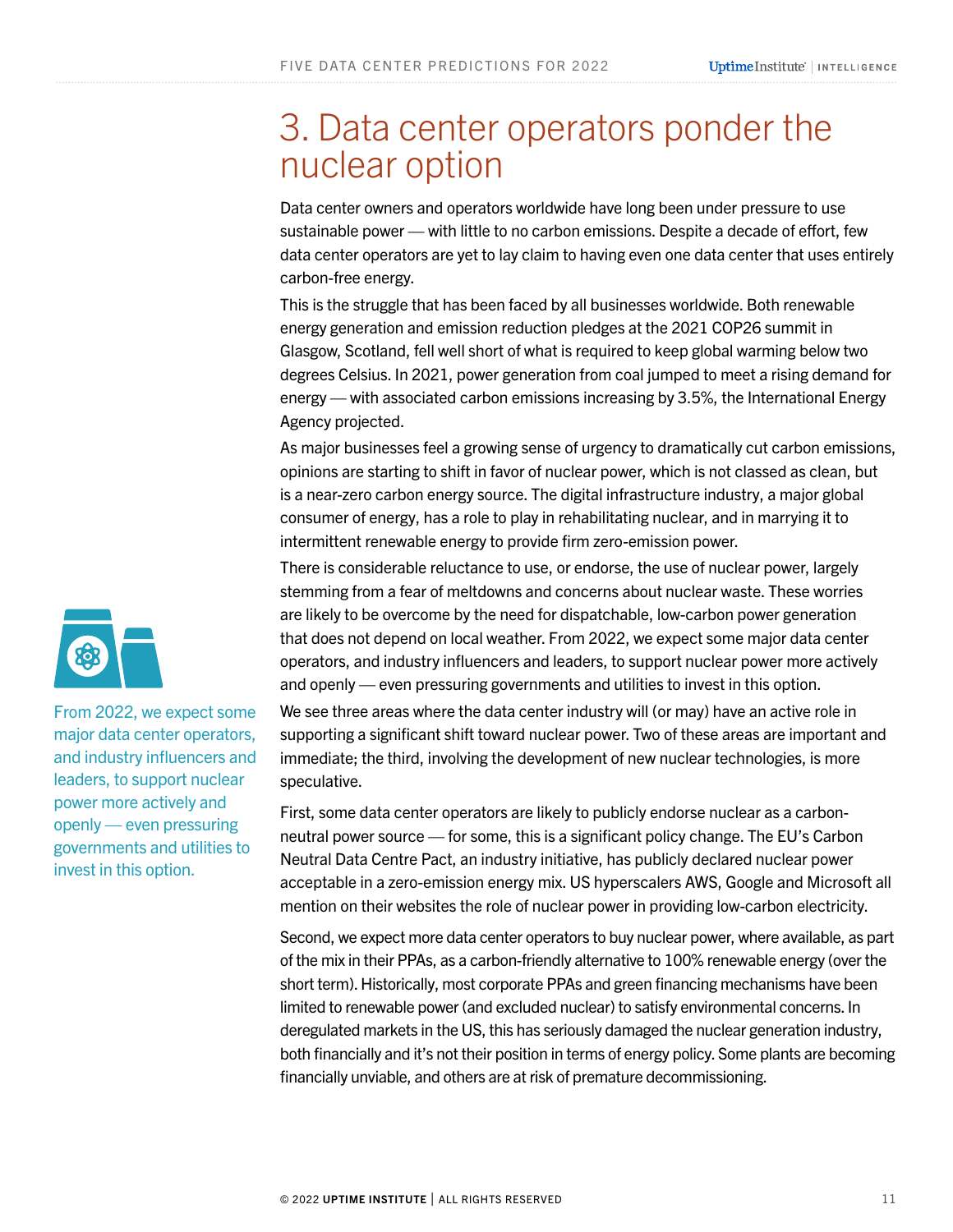The financial case for including nuclear power in a PPA contract is that there will be greater long-term price stability – compared with all-renewable PPAs, which can become increasingly oversubscribed, pushing up prices. This long-term price trend, i.e., high and less stable prices, also applies to energy certificates and carbon offsets.

By complementing renewable energy, nuclear also helps data centers achieve truly low-carbon emissions, not just in carbon accounting terms. This is because nuclear can provide the "firm" low-carbon energy that helps to ensure the stability of the grid when renewable energy supply is low.

In general, we expect most power policies aiming for 100% renewable energy to become less tenable (with some geographical exceptions), as skepticism around them grows. Some operators, for example, have started exploring a combination of renewable and nuclear electricity purchases to guarantee a facility is always supplied with low-carbon content.

Without investments in more new plants, nuclear power will gradually diminish in the US, Europe and Japan — even if other countries, such as China and India, continue to invest in the construction of new nuclear plants. Utilities will dispatch coal and gas power to fill the shortfall when there is insufficient renewable energy.

This leads on to the third point. To change this dynamic, some significant private backers, and several governments, including the US, UK and France, are funding the development of new, modularized designs (known as SMRs, or small modular reactors). In a plan revised in 2021, the US Department of Energy (DOE) has committed \$1.4B to the construction of a power plant using a cluster of SMRs from NuScale, a US startup. Other SMR developers, such as TerraPower and X-Energy, have also received DOE funding to demonstrate their nuclear reactors. In the UK, the government awarded a total of £210M (\$280M) to Rolls-Royce, matched by a private equity investment of £195M (\$260M), to move the company's SMR design toward completion. South Korea is close to fully certifying an SMR from local startup the Korea Atomic Energy Research Institute (KAERI). These are only some examples of active development projects in SMR development.

There are three key innovations behind SMRs:

- Simplified reactor and plant design.
- Extensive prefabrication.
- Passive safety systems, which don't rely on active controls for cooling but use convection, pressure or other forces. This eliminates the requirement for emergency backup power, as already agreed by nuclear safety regulators in the case of NuScale.

Not only are SMRs proposed for the grid, but some of the hyperscalers have reportedly expressed interest in funding new sites that can supply power directly. At 10–100 megawatts (MW) electrical output, some of the next-generation modular reactors will be small enough for large data center operators to fund through PPAs. The projected cost for SMR plants, once in volume production, is a few hundred million dollars, and each would take only three to five years to build (compared with the current timeline of seven to 10 years for conventional nuclear plants).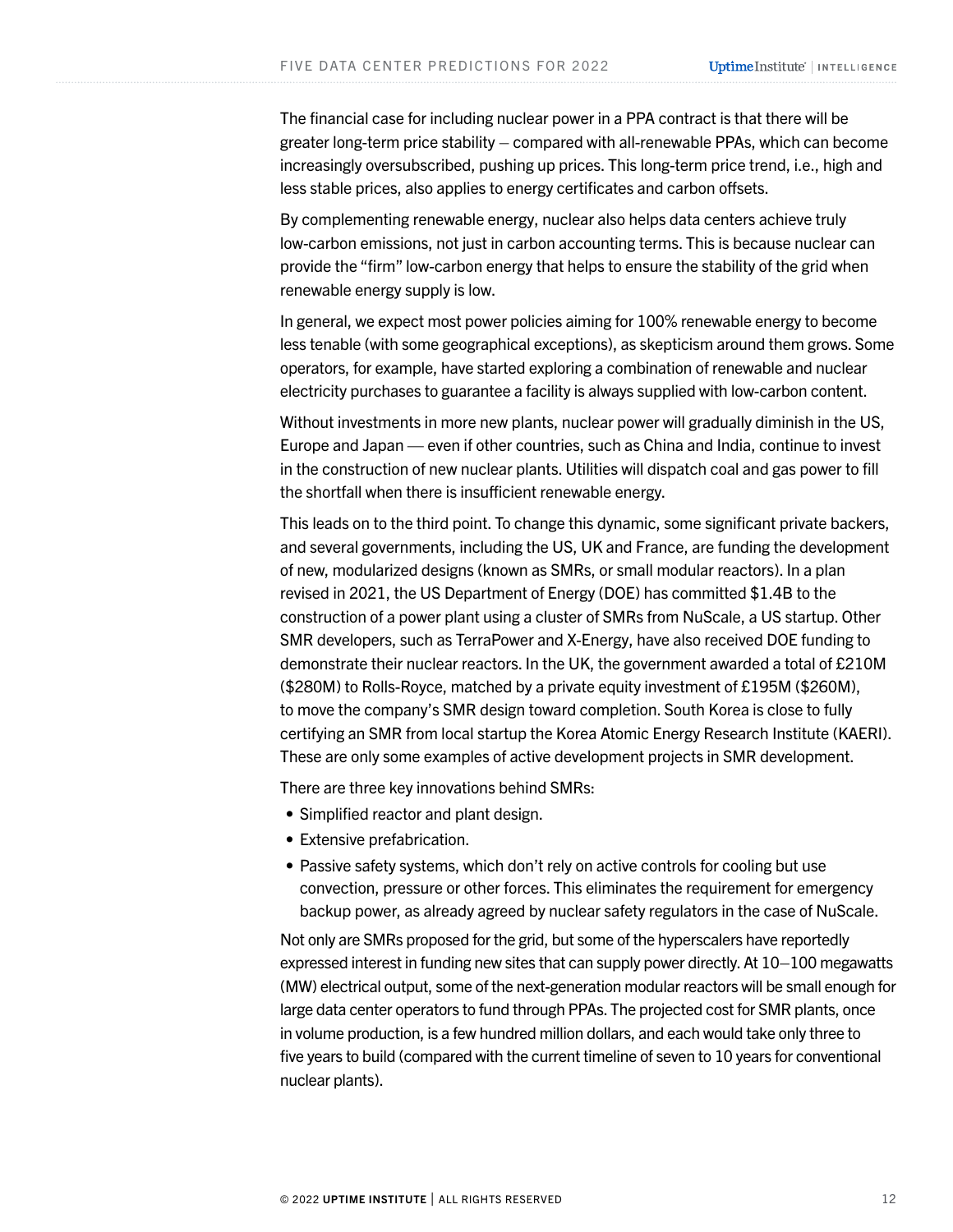If they deliver, SMRs could potentially become attractive for large data center campuses (potentially connecting directly), and for municipalities with a large concentration of data centers and other large energy users. SMRs also tend to have fuel preloaded for over 10 years at full capacity, eliminating the need for costly, complex and disruptive refueling. There are, of course, many issues and objections, including the need for power redundancy, cost, security, safety and the difficulty of matching the SMR lifespans to the data center.

Opponents argue there is neither the time nor need for next-generation nuclear. But a renewable energy-only strategy is a bet on grid-scale energy storage technologies that do not exist, and on high-capacity power transmission links for which there are no plans. Worse still, a renewable energy-only strategy adds risk to power security due to the unpredictability of extreme weather events because of climate change.

Owing to its more dynamic build activity, and large energy requirement compared with other industries, the data center sector could play an outsized role in rehabilitating nuclear and steering the future of energy.

The data center industry is dropping its aversion to nuclear energy. Operators will openly promote nuclear as a low-emission power source, incorporate it into their energy purchase portfolios and encourage the development of its new reactors.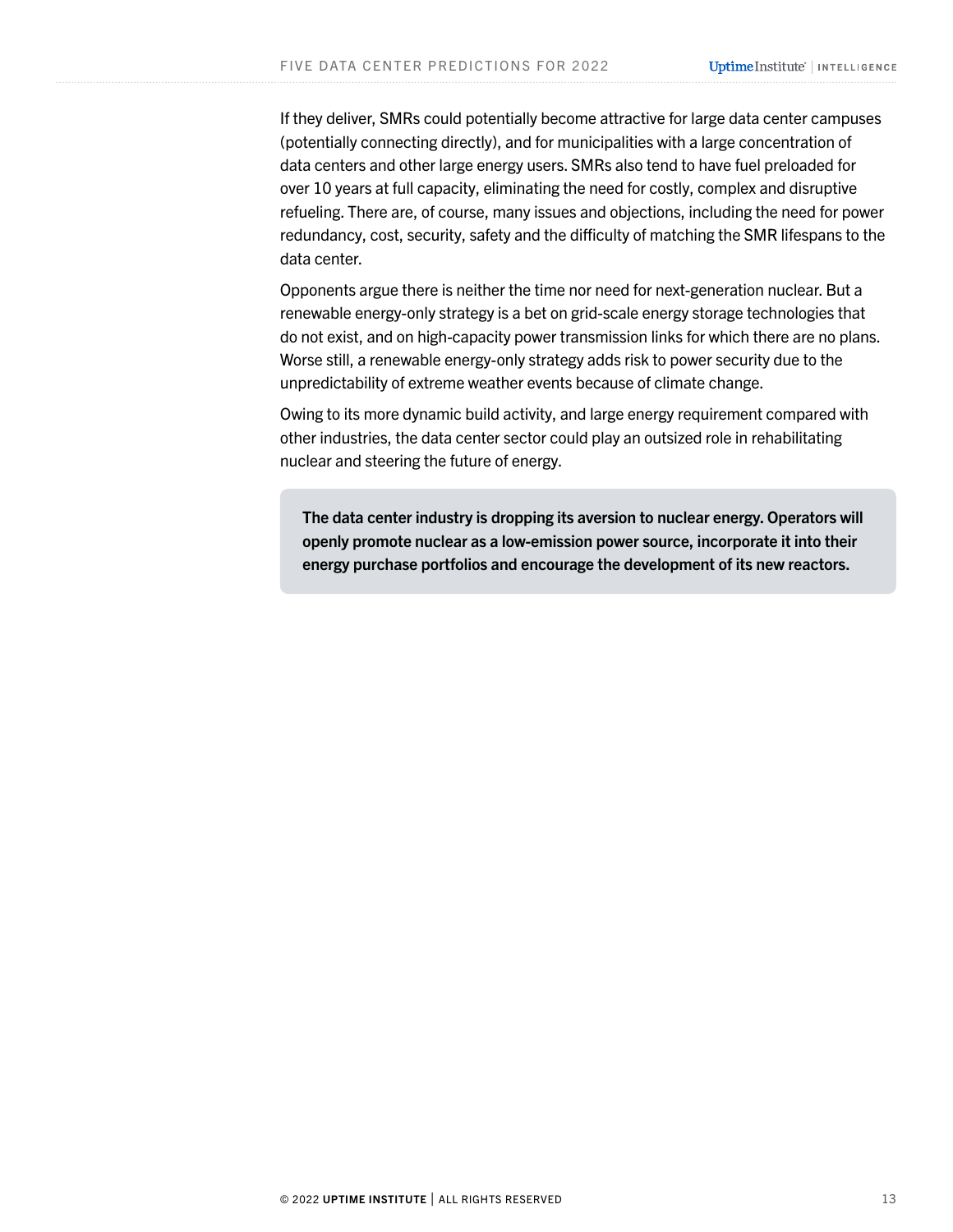<span id="page-13-0"></span>

While a public cloud provides a flexible, stable and distributed IT environment, there are growing concerns around its use.

### 4. Concerns over cloud concentration risk grow

The demand for cloud computing was already experiencing rapid growth, but this growth accelerated during the pandemic as more businesses and consumers became increasingly dependent on an ever-expanding online services. While a public cloud provides a flexible, stable and distributed IT environment, there are growing concerns around its use.

These issues center on resiliency, an area almost all public cloud providers can fairly claim to excel. Organizations with mission-critical workloads build in redundancy at every level of the IT and have processes to work around failures when they do occur. Following some recent high-profile cloud failures, and with regulators asking more questions, there is growing concern that using a big cloud provider is a single point of failure, not just technically but also from a business-risk perspective.

Many organizations and regulators are concerned with the lack of transparency of cloud providers, and the lack of control (see Figure 3) that important clients have — some of which are part of the national critical infrastructure. Concentration risk, where key services are dependent on one or a few key suppliers, is a particular concern.

#### Figure 3 More mission-critical workloads in public clouds, but visibility issues persist

Does your organization have adequate visibility into the resiliency of public cloud operations (e.g., AWS, Azure, Google Cloud Platform) in terms of architecture, availability record, management processes, and full understanding of options?

Cloud strategies are often described as an operating model rather than a location.



We don't place

mission-critical workloads into public clouds and have no plans to do so



We place mission-critical workloads into public clouds, but we do not think we have adequate visibility into the operational resiliency of the service

We place mission-critical workloads into public clouds, and we have adequate visibility into the operational resiliency of the service

UPTIME INSTITUTE GLOBAL SURVEY OF IT AND DATA CENTER MANAGERS 2019, 2021

We don't place

the service

mission-critical workloads into public clouds but would be more likely to do so if there was a higher level of visibility into the operational resiliency of

UptimeInstitute' | INTELLIGENCE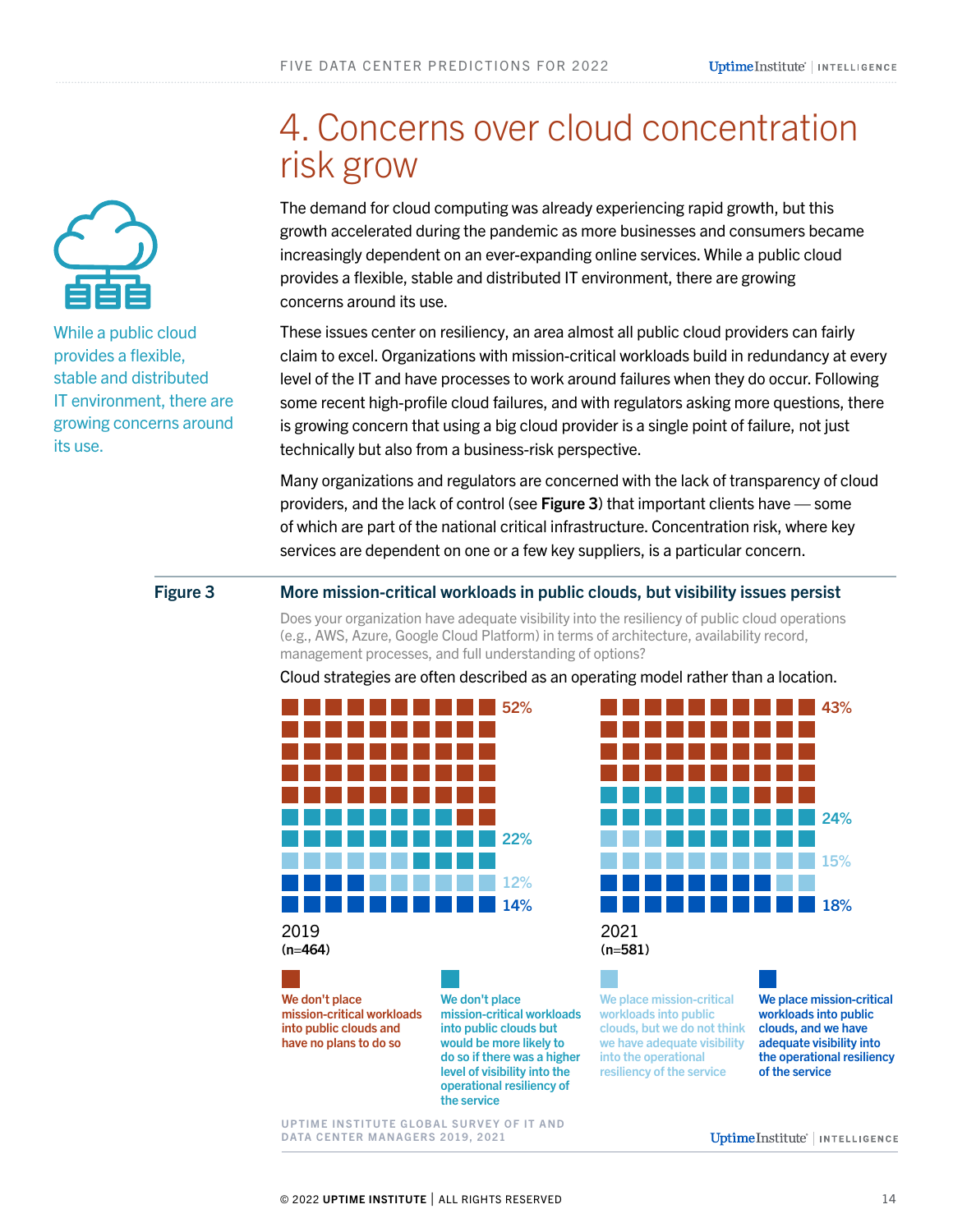However, the range, scope of services, management tools and developer environments vary among major cloud providers, often forcing organizations to choose a single provider (at least, for each business function). Even in highly regulated and critical sectors, such as financial services, a multicloud strategy is often neither feasible, nor is it easy to change suppliers — whatever the reason.

In 2021, for example, two major US financial firms Bank of America and Morgan Stanley announced they would standardize on a primary public cloud provider (IBM and Microsoft Azure, respectively). Spreading workloads across multiple clouds that use different technologies, and retraining developers or hiring a range of specialists, had proved too complex and costly.

Unsurprisingly, big cloud providers say that running workloads just in their environment does not lead to an over-reliance. They recommend diversifying within a single cloud to mitigate risk, such as deploying workloads in a cloud using platform as a service (PaaS) and using an infrastructure as a service (IaaS) configuration for disaster recovery. Big providers also point to the distributed nature of cloud computing, which, combined with good monitoring and automated recovery, makes it highly reliable.

Reliability and resiliency, however, are two different things. High reliability suggests there will be few outages and limited downtime, while high resilience means that a system is not only less likely to fail but it, and other systems that depend on it, can quickly recover when there is a failure. And in cloud computing, as in all systems, failures do happen. While in enterprise and colocation data centers, and in corporate IT, the designs can be scrutinized, single points of failure eliminated, and the processes for system failure rehearsed, in cloud services it is mostly (or partly) a black box. These processes are conducted by the cloud provider, behind the scenes and for the benefit of all their clients, and not to ensure the best outcomes for just a few.

Uptime Institute research shows that cloud providers have high levels of reliability, possibly higher than many IT environments, but they are not immune to failure. Complex backup regimes and availability zones, supported by load and traffic management, improve the resiliency and responsiveness of cloud providers, but they also come with their own problems. When issues do occur, many customers are often affected immediately, and recovery can be complex. In 2020, Uptime Institute recorded 21 cloud / internet giant outages that had significant financial or other negative consequences (see *[Annual Outage Analysis 2021](https://insidetrack.uptimeinstitute.com/member/resource/show/29176)*).

Mindful of these risks, US financial giant JPMorgan, for example, is among few in its sector taking a multicloud approach. JPMorgan managers have cited concerns over a lack of control with a single provider and, in the case of a major outage, the complexity and the time needed to migrate to another provider and back again.

Regulators are also concerned — especially in the financial services industry. In the UK, the Bank of England is introducing new rules to ensure better management oversight over large banks' reliance on cloud as part of a broader risk-reduction initiative for financial services. And the European Banking Authority mandates that a cloud (or other third-party) operator allows site inspections of data centers. These rules force financial institutions to conduct due diligence on cloud providers before using their services.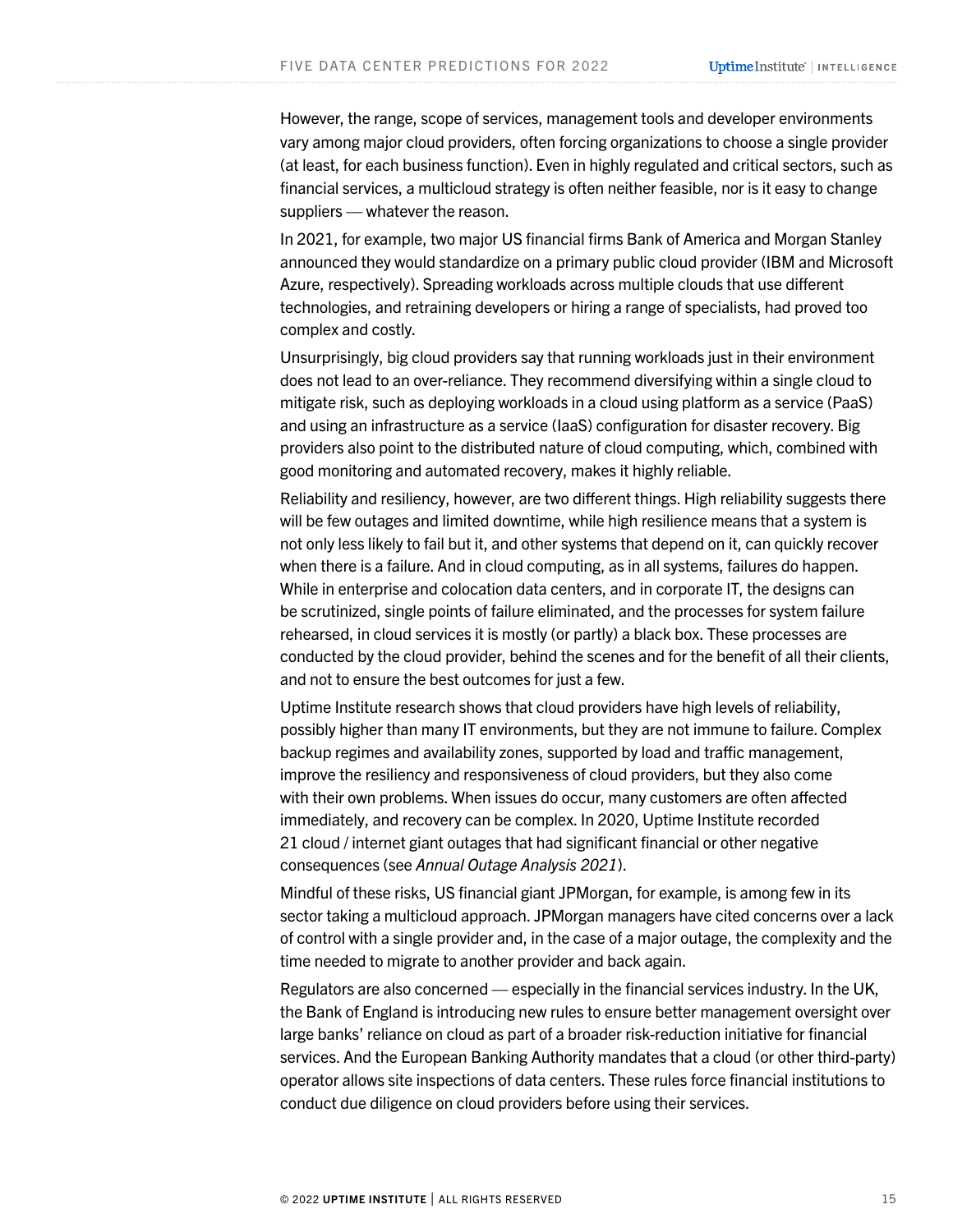A newer proposed EU law has wider implications: the Digital Operational Resiliency Act (DORA) puts cloud providers under financial regulators' purview for the first time. Expected to pass in 2022, cloud providers — among other suppliers — could face large fines if the loss of their services causes disruption in the financial services industry. European governments have also expressed political concerns over growing reliance on non-European providers.

In 2022, we expect these "concentration risk" concerns to rise up more managers' agendas. In anticipation, some service providers plan to focus more on enabling multicloud configurations. VMware, for example, freshly spun out of Dell Technologies, is planning to offer tools and services to help managers use multiple clouds, addressing security issues and other cross-platform requirements.

However, the concentration risk goes beyond cloud computing: problems at one or more big suppliers have been shown to cause technical issues for completely unrelated services. In 2021, for example, a technical problem at the content distribution network (CDN) provider Fastly led to global internet disruption; while an outage at the CDN provider Akamai took down access to cloud services from AWS and IBM (as well as online services for many banks and other companies). Each incident points to a broader issue: the concentration of control over core internet infrastructure services in relatively few major providers.

Because these providers have proprietary services that generally don't interoperate, it is often too costly or onerous to use alternative services. But even when customers do plan to do this, the failure of one can shift all the work onto a rival service, overwhelming it.

In October 2021, for example, a cascading issue with Facebook's network caused a global slowdown of the internet, affecting many cloud and IT services, as well as some cellular networks.

How will these concerns play out? Large customers of cloud computing are demanding a better view of cloud suppliers' infrastructure and a better understanding of potential vulnerabilities. As our research shows, more IT and data center managers would consider moving more of their mission-critical workloads into public clouds if visibility of the operational resiliency of the service improves.

While public cloud data centers may have adequate risk profiles for most mission-critical enterprise workloads already, details about the infrastructure and its risks will increasingly be inadequate for regulators or auditors. And legislation, such as the proposed DORA, with penalties for outages that go far beyond service level agreements, are likely to spur greater regulatory attention in more regions and across more mission-critical sectors.

Control over critical infrastructure is increasingly in the hands of a small number of major providers, raising questions around resiliency. Customers and regulators will demand more transparency into providers' infrastructure and vulnerabilities, and many will explore multicloud strategies.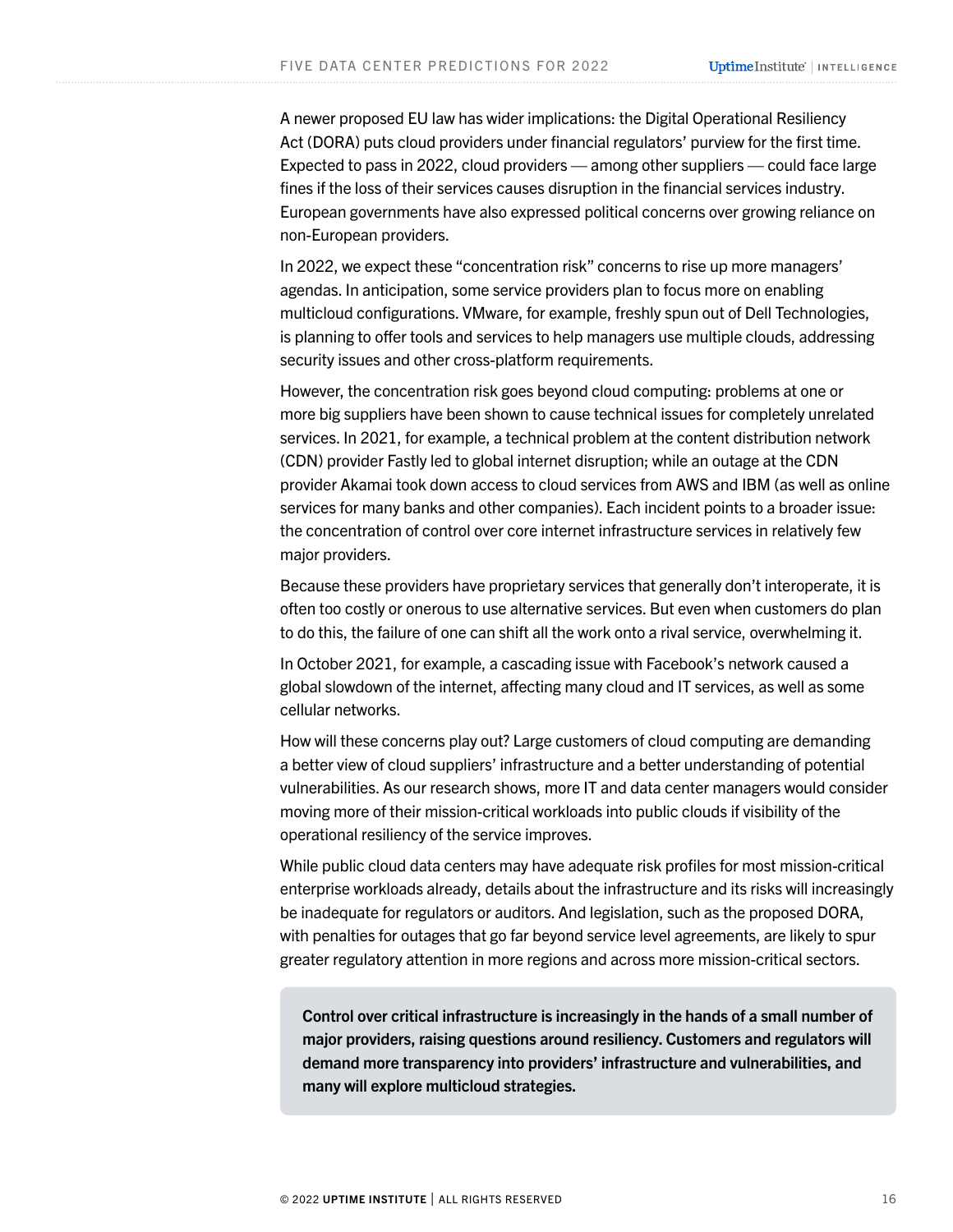### <span id="page-16-0"></span>5. Supply problems favor standardization and scale

The COVID-19 pandemic has stressed supply chains globally, resulting in higher prices and increased delivery times for many components. Shortages and delays are likely to persist into 2022 and beyond as demand for IT, and for new data center capacity, continues to increase.

To keep pace, data center owners and their suppliers are taking steps to mitigate supplychain disruption — but the playing field is far from level. The biggest operators, and especially those with a multinational operation, are using their buying-power, relationships and scale to secure supplies, while smaller ones may struggle. This will further widen the cost advantage that bigger data center builders and operators already enjoy.

Since the start of the pandemic, delivery times for certain critical data center equipment, including intelligent breakers, cooling components and uninterruptible power supply (UPS) systems, have increased from one to six months in many regions. Delays are often due to a shortage of parts, such as semiconductors, compressors or fans. Supply chain disturbances have led to higher prices for silicon and other raw materials (including copper), as well as for transportation of components by both sea and land.

Despite these issues, there remains an overall expectation that the total cost and time to deliver new data center capacity (per MW of IT) will continue to decrease, as it has done for many years (see the Uptime Institute report *[Best-in-class data center provisioning](https://insidetrack.uptimeinstitute.com/member/resource/show/28307)*).

To meet expectations for faster, more cost-efficient builds, data center operators are collaborating with their key suppliers more closely, including with general contractors and system / component vendors. The biggest cloud and internet giants have been working with suppliers to value engineer products and components for many years, but this collaboration now includes component availability. This might mean, for example, densification (raising the IT load per rack to reduce the facility footprint and cost) and increasing the use of off-site system integration, such as making use of electrical power skids, containerized cooling systems and other prefabricated components.

Greater collaboration can also mean more joint engineering between the owner and suppliers at the design phase. This will ensure available components are being used and, in some cases, enable compromises on specifications. Prefabrication has been shown to shorten delivery times and costs for large-scale data center builds when multiples of identical units are used (speeding up both construction and commissioning). More extensive use of industrialization has benefited the entire data center sector, as repeated use of the same designs encourages suppliers to continuously invest in more efficient processes for construction and commissioning. Many smaller data centers, however, continue to ask for custom one-off designs, which in turn exposes them to supply chain difficulties and increased costs.



The biggest operators, and especially those with a multinational operation, are using their buying power, relationships and scale to secure supplies, while smaller ones may struggle.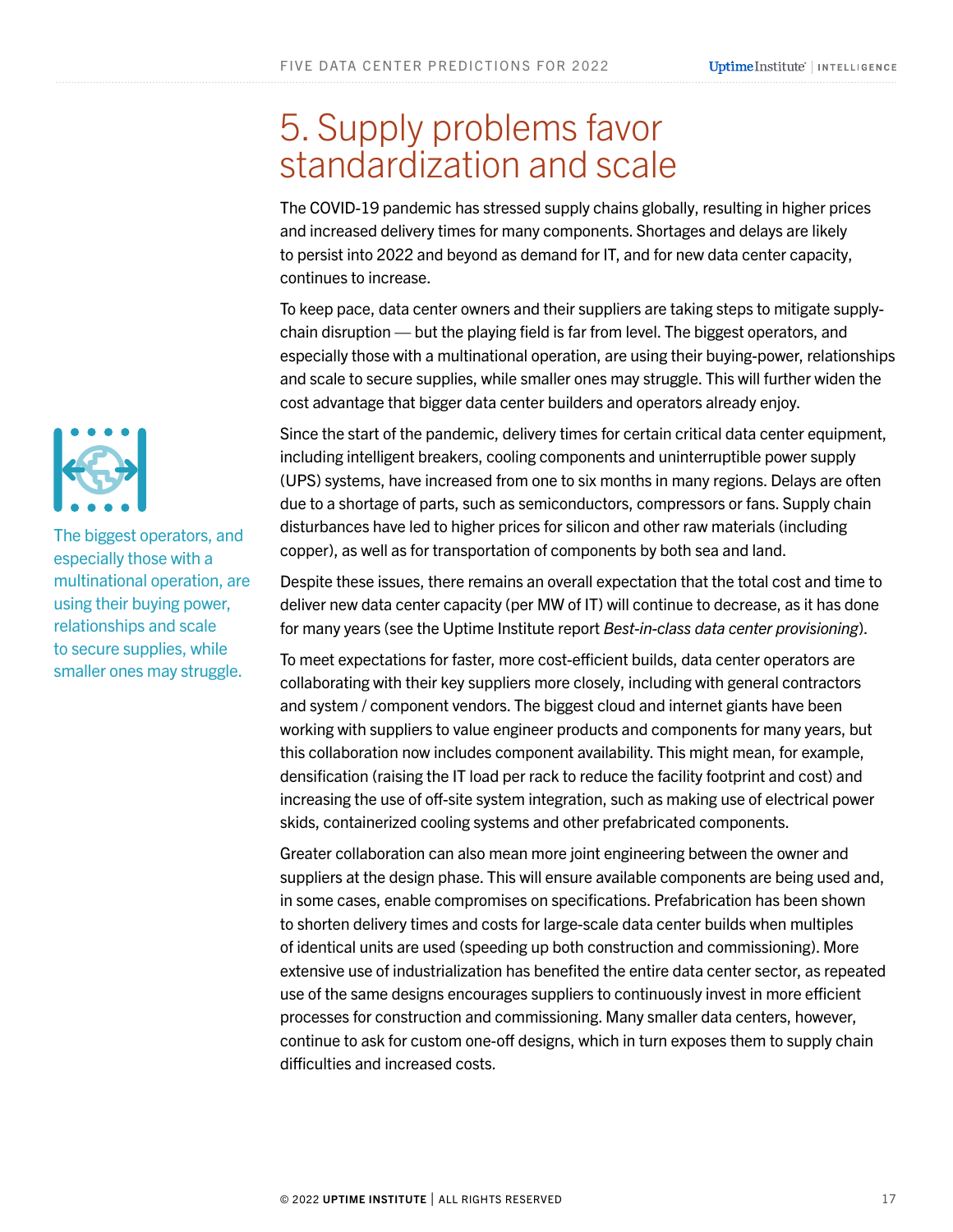<span id="page-17-0"></span>Across the sector, research shows that data center operators are using various tactics to mitigate the impact of supply chain shortages. About a third of operators (32%) surveyed added a second (or more) source supplier to cope with supply disturbances during the pandemic, while 36% added inventory for this purpose.

Even so, the sector clearly remains vulnerable to sourcing problems and to reliance on a single supplier (see also [Concerns over cloud concentration risk grows](#page-13-0)), as shown in the *[Uptime Institute Supply Chain Survey 2021](https://insidetrack.uptimeinstitute.com/member/resource/show/29743)*. More than half of the respondents to this survey are using a single equipment supplier for one or more mechanical, electrical and plumbing function; and 37% lack adequate visibility into the supply chains of their key vendors. This leaves much of the data center sector exposed to vendor-specific delays and cost increases (Figure 4).

#### Figure 4 Half of data centers are exposed to vendor-specific delays

Which statement best describes the sourcing strategy of your data center's capital equipment suppliers for mechanical, electrical, and plumbing (MEP) functions? (n=226)



UptimeInstitute<sup>'</sup> | INTELLIGENCE

Operators with multiple large facilities typically have several data center projects running in parallel and are best positioned to use strategic buying tactics. This includes combining their own forecasts of requirements with supplier monitoring to identify potential supply issues as early as possible. One major systems supplier takes measures to ensure that its own suppliers have adequate suppliers by using its commercial influence to reach further up the supply chain.

Staffing is another area where supply is not meeting demand. Uptime Intelligence research shows that almost half of data center owner / operators (47% of those surveyed) have problems finding candidates for open positions. About a third (32%) have difficulty retaining staff as they are being poached mainly by competitors and by companies outside the data center sector. This will continue in 2022 and beyond, with those companies able to pay larger salaries being the ones most able to attract and retain staff.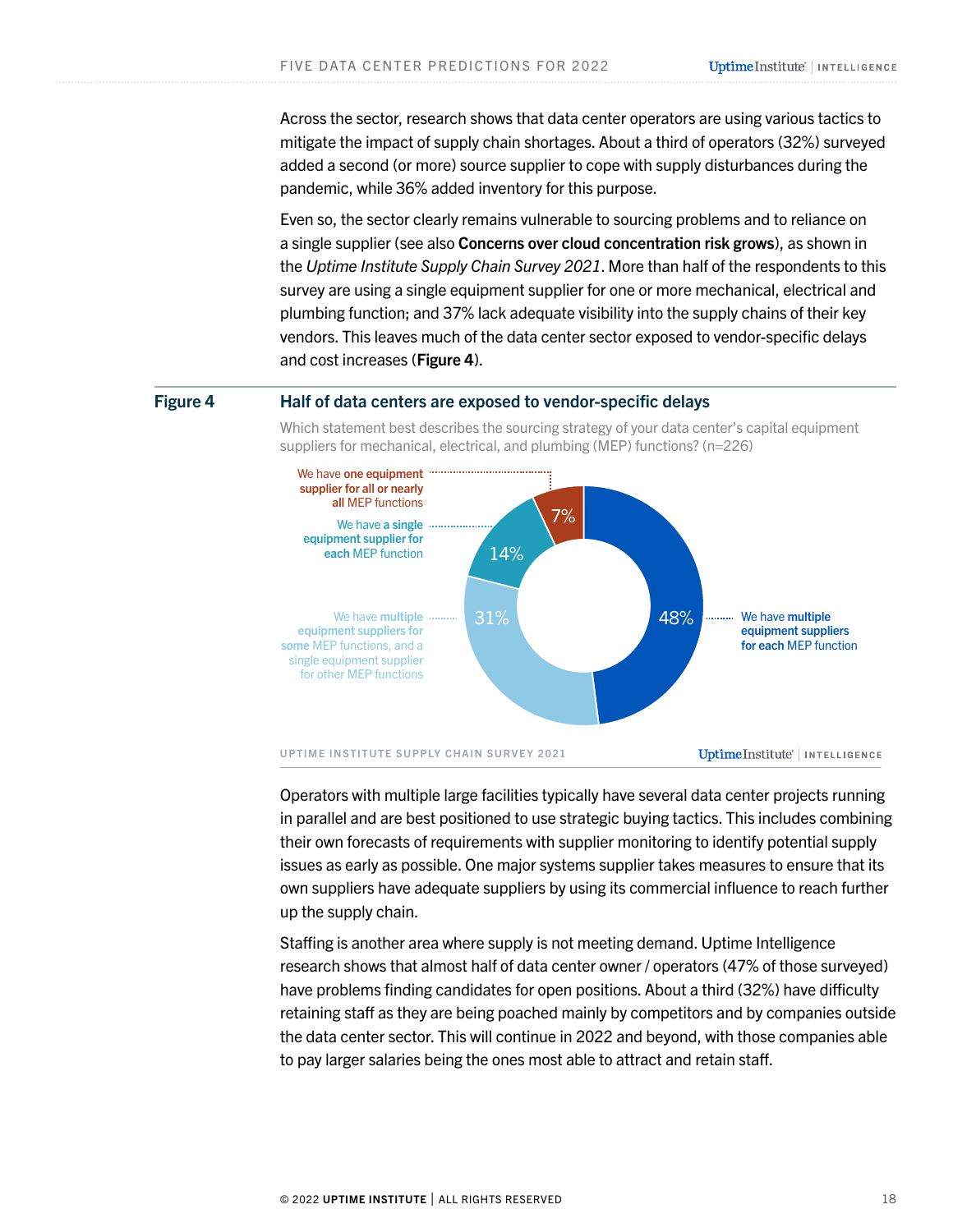While supply chain disruptions are likely to continue during 2022 (resulting in higher costs and longer delivery times), it is the large operators that are likely to maintain low overall project costs and tight timeframes. These large operators will need to do more planning, more coordination and more collaboration across the supply chain, and more upfront work to complete projects. Most of these operators, however, will be able to influence and absorb these changes. Without adapting to more industrialized, standardized building blocks, smaller data center operators are likely to fall behind and the division between large and low-cost capacity and the rest of the market is likely to widen.

Interruptions to supply chains are affecting all suppliers, but larger scale data center operators are positioned to benefit by leveraging their buying power and influence. Smaller operators that embrace a standardization approach are likely to have the best chance of remaining competitive.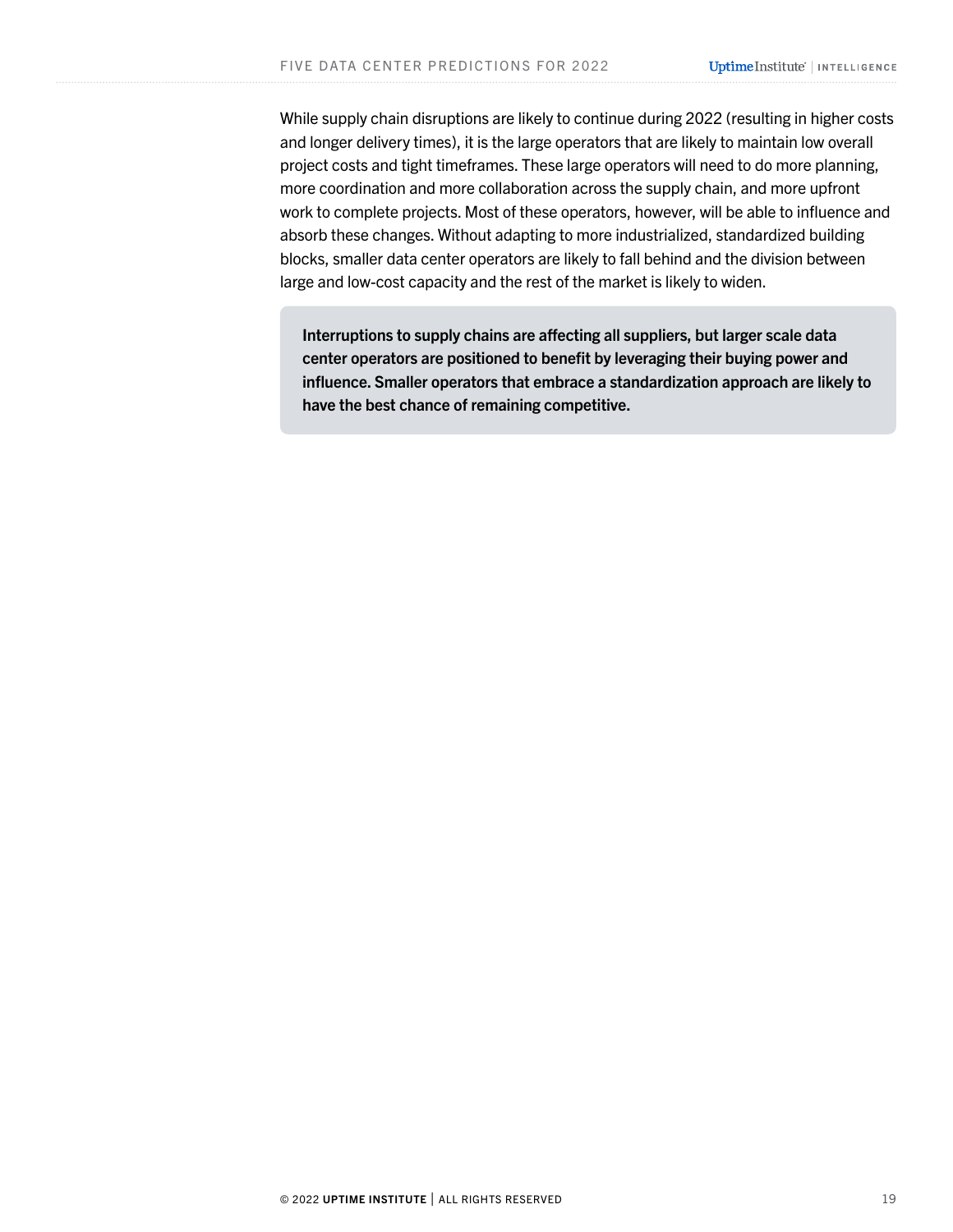### <span id="page-19-0"></span>Appendix

### Five data center trends for 2021

#### 1. Accountability — the "new" imperative

Enterprises want more cloud and greater agility, but they can't outsource responsibility for incidents, outages, security breaches or even, in the years ahead, carbon emissions. In 2021, hybrid IT, with workloads running in both on- and off-premises data centers, will continue to dominate, but investments will increasingly be constrained and shaped by the need for more transparency, oversight and accountability. More will be spent on cloud and other services, as well as in on-premises data centers.

#### 2. Smarter, darker data centers

Following a scramble to effectively staff data centers during a pandemic, many wary managers are beginning to see remote monitoring and automation systems in a more positive light, including those driven by artificial intelligence (AI). An adoption cycle that has been slow and cautious will accelerate. But it will take more than just investment in software and services before the technology reduces staffing requirements.

#### 3. Edge — the next frontier

Significant new demand for edge computing, fueled by technologies such as 5G, the internet of things (IoT) and AI, is likely to build slowly but the infrastructure preparation is underway. Expect new alliances and investments across enterprise, mobile and wireline networks, and for a wide range of edge data centers, small and large. Smart and automated software-defined networks and interconnections will become as important as the physical infrastructure.

#### 4. Sustainability: More challenging, more transparent

For years, operators could claim environmental advances based on small, incremental and relatively inexpensive steps — or by adopting new technologies that would pay for themselves anyway. But the time of easy wins and greenwashing is ending: Regulators, watchdogs, customers and others will increasingly expect operators of digital infrastructure to provide hard and detailed evidence of carbon reductions, water savings and significant power savings — all while maintaining, if not improving, resiliency.

#### 5. A surge of innovation

Data center operators (and enterprise IT) are mostly cautious, if not late, adopters of new technologies. Few beyond hyperscale operators can claim to have gained a competitive advantage through technology. However, several new technologies are maturing at the same time, promising advances in the performance and manageability of data centers and IT. Storage-class memory, silicon photonics, ARM servers and software-defined power are ready for greater adoption.